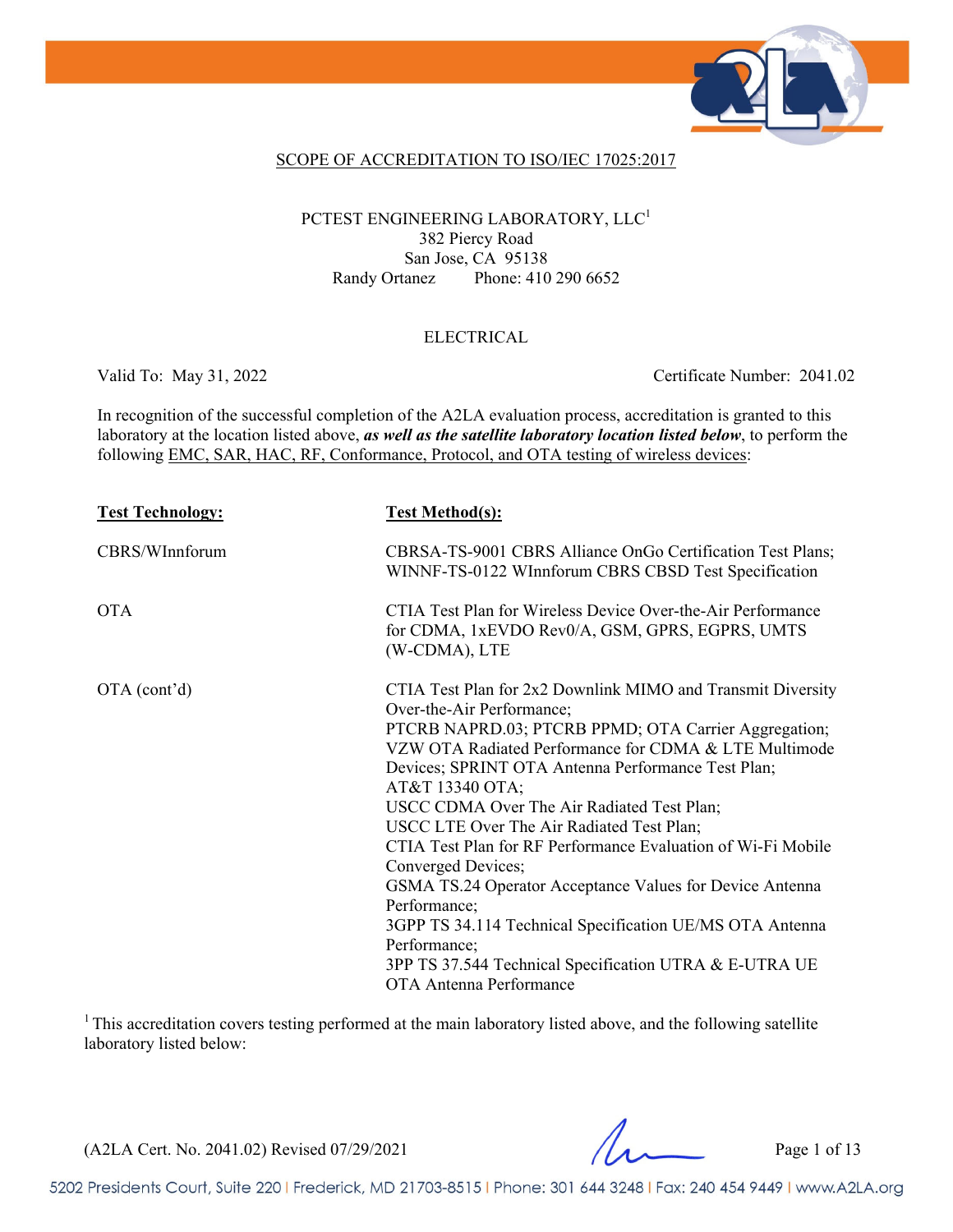18855 Adams Court Morgan Hill, CA 95037

| <b>Test Technology:</b>                          | <b>Test Method(s):</b>                                                                                                                                                                                                                                                                                                                                                                                                                                                                                                                      |
|--------------------------------------------------|---------------------------------------------------------------------------------------------------------------------------------------------------------------------------------------------------------------------------------------------------------------------------------------------------------------------------------------------------------------------------------------------------------------------------------------------------------------------------------------------------------------------------------------------|
| <b>Emissions</b><br>Radiated and Conducted       | 47 CFR, FCC Parts 15B/C/E/F/G/H (using ANSI C63.4:2014,<br>ANSI C63.10:2013, and/or FCC KDB 905462 D02 (v02)), and 18<br>(using MP-5:1986); IEC/CISPR 11; EN 55011; KN 11;<br>ANSI C63.10:2020;<br>CISPR 14-1; IEC/EN 55014-1; KN 14-1; IEC/CISPR 22;<br>EN 55022; EN 55032; CISPR 32;<br>KN 32 (Excluding Radiated Emissions below 1 GHz);<br>AS/NZS CISPR 32; ICES-001; ICES-003; ICES-Gen;<br>VCCI V-3 (up to 6 GHz); CNS 13803; CNS 13783-1;<br>CNS 13438 (up to 6 GHz) (excluding Radiated Emissions below 1<br>GHz); TCVN 7189 (2009) |
| Canada Transmitter/Receiver                      | RSS 111; RSS 112; RSS 117; RSS 119; RSS 123; RSS 125;<br>RSS 127; RSS 130; RSS 131; RSS 132; RSS 133; RSS 134;<br>RSS 135; RSS 137; RSS 139; RSS 140; RSS 141; RSS 142;<br>RSS 170; RSS 181; RSS 182; RSS 191; RSS 192; RSS 194;<br>RSS 195; RSS 196; RSS 197; RSS 199; RSS 210; RSS 211;<br>RSS 213; RSS 215; RSS 216; RSS 220; RSS 222; RSS 236;<br>RSS 238; RSS 243; RSS 244; RSS-246; RSS 247; RSS 251;<br>RSS 252; RSS 287; RSS 288; RSS 310; RSS Gen                                                                                  |
| SunSpec Alliance                                 | SunSpec – CSIP (Common Smart Inverter Profile) Conformance<br><b>Test Procedures;</b><br>SunSpec - Advanced Function Inverter Test Lab Specification;<br>SunSpec - UL1741 Supplement SA/Rule 21 Implementation Guide;<br>IEEE 2030.5-2018 Smart Energy Profile Application Protocol                                                                                                                                                                                                                                                         |
| Harmonic Current                                 | IEC 61000-3-2; EN 61000-3-2; KN 61000-3-2                                                                                                                                                                                                                                                                                                                                                                                                                                                                                                   |
| <b>Flicker and Fluctuations</b>                  | IEC 61000-3-3; EN 61000-3-3; KN 61000-3-3                                                                                                                                                                                                                                                                                                                                                                                                                                                                                                   |
| <b>Immunity</b><br>Electrostatic Discharge (ESD) | EN 61000-4-2; IEC 61000-4-2; KN 61000-4-2                                                                                                                                                                                                                                                                                                                                                                                                                                                                                                   |
| Radiated Immunity                                | IEC 61000-4-3; EN 61000-4-3; KN 61000-4-3                                                                                                                                                                                                                                                                                                                                                                                                                                                                                                   |
| <b>Electrical Fast Transient/Burst</b>           | IEC 61000-4-4; EN 61000-4-4; KN 61000-4-4                                                                                                                                                                                                                                                                                                                                                                                                                                                                                                   |
| Surge Immunity                                   | IEC 61000-4-5; EN 61000-4-5; KN 61000-4-5                                                                                                                                                                                                                                                                                                                                                                                                                                                                                                   |
| Conducted Immunity                               | IEC 61000-4-6; EN 61000-4-6; KN 61000-4-6                                                                                                                                                                                                                                                                                                                                                                                                                                                                                                   |
| Power Frequency Magnetic<br>Field Immunity       | IEC 61000-4-8; EN 61000-4-8; KN 61000-4-8                                                                                                                                                                                                                                                                                                                                                                                                                                                                                                   |

 $(A2LA$  Cert. No. 2041.02) Revised 07/29/2021 Page 2 of 13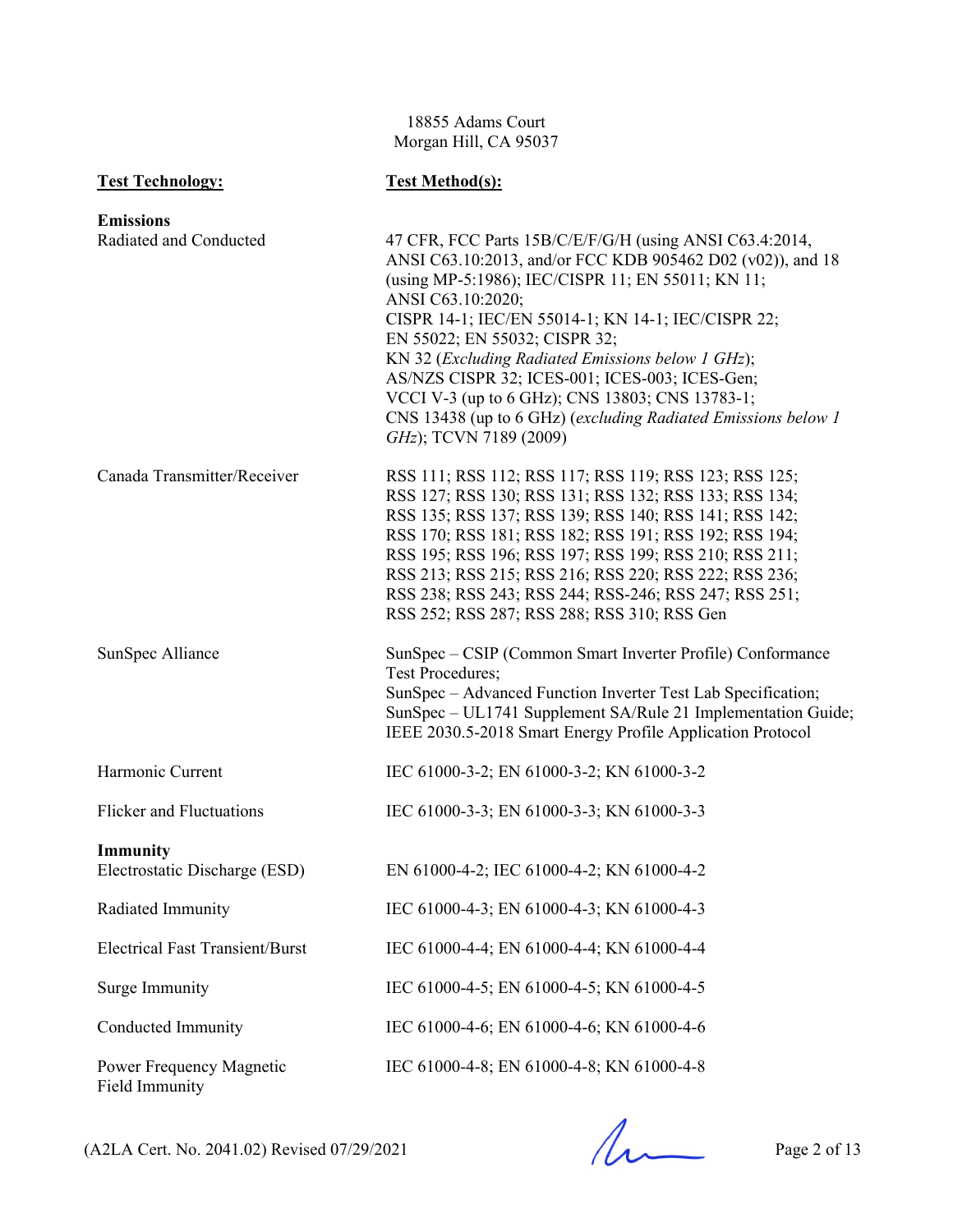| <b>Test Technology:</b>                                                               | <b>Test Method(s):</b>                                                                                                                                                                                                                                                                                                                                                                                                                                                                                                                                               |
|---------------------------------------------------------------------------------------|----------------------------------------------------------------------------------------------------------------------------------------------------------------------------------------------------------------------------------------------------------------------------------------------------------------------------------------------------------------------------------------------------------------------------------------------------------------------------------------------------------------------------------------------------------------------|
| Immunity (cont'd)<br>Voltage Dips, Short Interrupts,<br>and Line Voltage Variations   | IEC 61000-4-11; EN 61000-4-11; KN 61000-4-11                                                                                                                                                                                                                                                                                                                                                                                                                                                                                                                         |
| Harmonics and Inter-harmonics                                                         | EN 61000-4-13; IEC 61000-4-13                                                                                                                                                                                                                                                                                                                                                                                                                                                                                                                                        |
| <b>Voltage Fluctuations</b>                                                           | EN 61000-4-14; IEC 61000-4-14                                                                                                                                                                                                                                                                                                                                                                                                                                                                                                                                        |
| <b>Voltage Frequency Variations</b>                                                   | EN 61000-4-28; IEC 61000-4-28                                                                                                                                                                                                                                                                                                                                                                                                                                                                                                                                        |
| Voltage Dips, Short Interruptions and<br>Voltage Variations on DC Input Power<br>Port | EN 61000-4-29; IEC 61000-4-29                                                                                                                                                                                                                                                                                                                                                                                                                                                                                                                                        |
| <b>Generic or Product Specific</b><br><b>EMC Standards</b>                            |                                                                                                                                                                                                                                                                                                                                                                                                                                                                                                                                                                      |
| Laboratory                                                                            | IEC/EN 61326-1; IEC/EN 61326-2-1; IEC/EN 61326-3-1;<br>IEC/EN 61326-3-2                                                                                                                                                                                                                                                                                                                                                                                                                                                                                              |
| Medical                                                                               | IEC/EN 60601-1-2; KN 60601-1-2                                                                                                                                                                                                                                                                                                                                                                                                                                                                                                                                       |
| Generic or Product Specific Immunity<br>Standards                                     | EN/IEC 61000-6-1; EN/IEC 61000-6-2;<br>EN/IEC 61000-6-3; EN/IEC 61000-6-4;<br>KN 61000-6-1; KN 61000-6-2; KN 61000-6-3; KN 61000-6-4;<br>IEC/EN 61204-3; EN/IEC 61547; KN 61547;<br>EN 62233; EN 55103-2; EN/IEC 61800-3; KN 61800-3;<br>CISPR 24; EN 55024; KN 24; EN 50121-1; EN 50130-4;<br>EN 50121-4; EN 50121-3-2; EN/IEC 50155;<br>EN 50270; EN 50293; EN/IEC 55014-2; IEC/CISPR 14-2;<br>KN 14-2; EN 50370-1; EN 50370-2; EN 50364; KN 15; KN 35                                                                                                             |
| <b>EMC</b> for Radio Equipment and<br><b>Services</b>                                 | ETSI EN 301 489-1; ETSI EN 301 489-3; ETSI EN 301 489-4;<br>ETSI EN 301 489-5; ETSI EN 301 489-6; ETSI EN 301 489-7;<br>ETSI EN 301 489-8; ETSI EN 301 489-9; ETSI EN 301 489-10;<br>ETSI EN 301 489-12; ETSI EN 301 489-15; ETSI EN 301 489-16;<br>ETSI EN 301 489-17; ETSI EN 301 489-18; ETSI EN 301 489-19;<br>ETSI EN 301 489-20; ETSI EN 301 489-23; ETSI EN 301 489-24;<br>ETSI EN 301 489-25; ETSI EN 301 489-26;<br>ETSI EN 301 489-50; ETSI EN 301489-52;<br>ETSI EN 300 386 V1.5.1/ V1.6.1; KN 301 489-01; KN 301 489-03;<br>KN 301 489-07; KN 301 489-17 |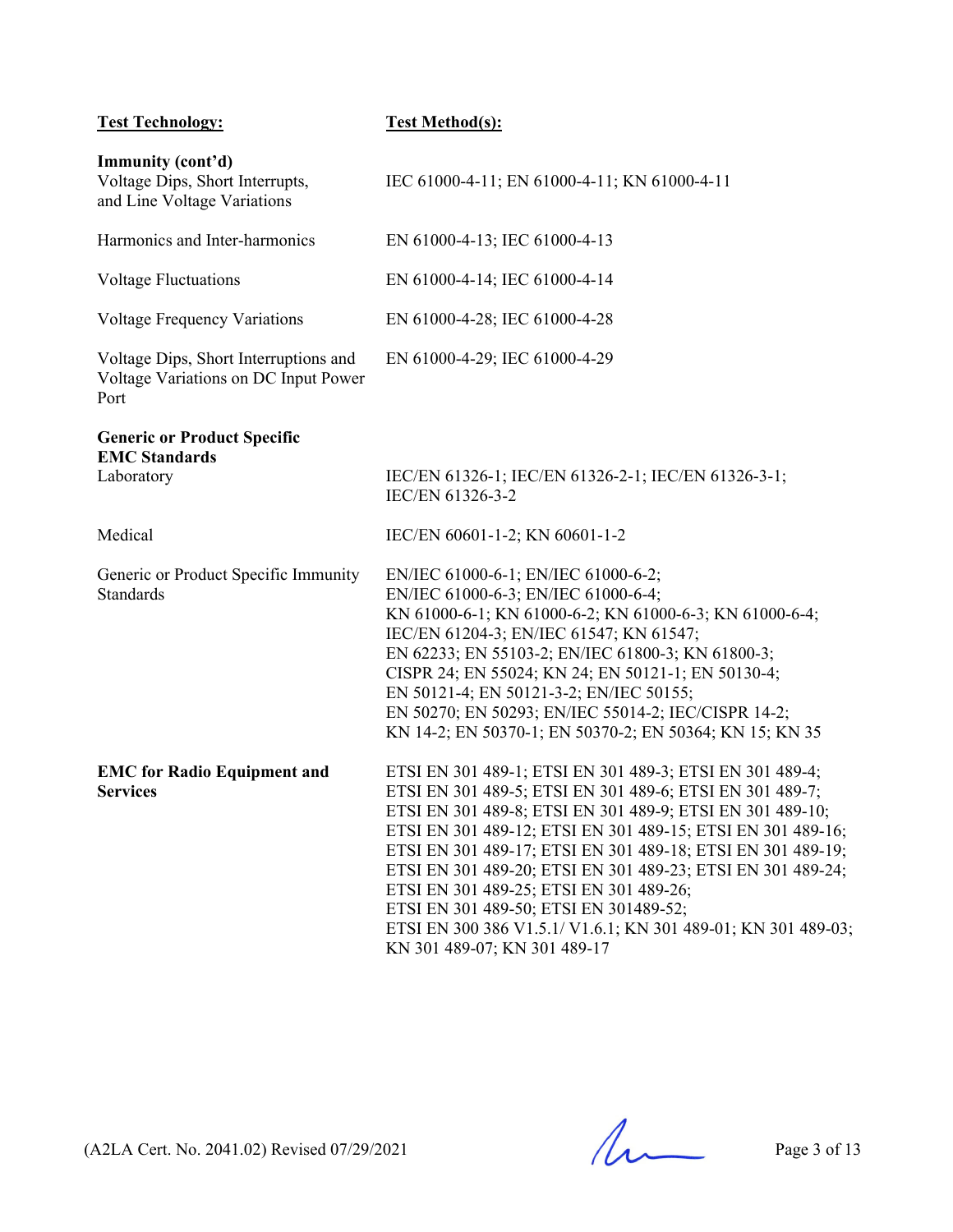| <b>Test Technology:</b>                                       | <b>Test Method(s):</b>                                                                                                                                                                                                                                                                                                                                                                                                                                                                                                                                                                                                                                                                                                                                                                                                                                                                                        |
|---------------------------------------------------------------|---------------------------------------------------------------------------------------------------------------------------------------------------------------------------------------------------------------------------------------------------------------------------------------------------------------------------------------------------------------------------------------------------------------------------------------------------------------------------------------------------------------------------------------------------------------------------------------------------------------------------------------------------------------------------------------------------------------------------------------------------------------------------------------------------------------------------------------------------------------------------------------------------------------|
| <b>RF Exposure / SAR (Specific</b><br><b>Absorption Rate)</b> | IEEE 1528-2013; RSS 102 (RF Exposure, SAR and NS);<br>RSS-102 SPR-001; SPR-004;<br>EN 50566-2017; EN 50360-2017; EN 62209-1:2016; EN 62209-3:<br>2019; EN 62209-2:2010; IEC 62209-1:2016; IEC 62209-2:2010;<br>IEC 62209-3:2019; IEC PAS 63083:2017; EN 50401:2017;<br>EN 50385:2017; EN 62311:2020; EN 62232:2017;<br>IEC 62232:2017; EN 62311:2008; IEC 62311:2007;<br>IEC 62311:2020; IEC TR 62630:2010; IEC 62209-2 AMD 1;<br>EN 62479:2010; IEC 62479:2010; EN 50663:2017;<br>IEC/IEEE 62209-1528:2020; AS/NZS 2772.2:2016;<br>Australian Communications Authority Radio Communications<br>(Electromagnetic Radiation - Human Exposure) Standard 2014;<br>ANSI/IEEE C95.1-2005; ANSI/IEEE C95.1-1992;<br>ANSI/IEEE C95.3-2002; ANSI/IEEE C95.3.1-2010;<br>ANSI/IEEE C95.1:2019; ICNIRP (100KHz-300GHz):2020;<br>RSS-102 SPR-002; IEC TR 63170:2018;<br>RRA Public Notification 2018-18, December 7, 2018 |
| <b>Hearing Aid Compatibility</b>                              | ANSI C63.19:2011; ANSI C63.19:2019; CTIA Test Plan for<br>Hearing Aid Compatibility; RSS-HAC                                                                                                                                                                                                                                                                                                                                                                                                                                                                                                                                                                                                                                                                                                                                                                                                                  |
| <b>CBRS/WInnforum</b>                                         | CBRSA-TS-9001 CBRS Alliance OnGo Certification Test Plan;<br>WINNF-TS-0122 WInnforum CBRS CBSD Test Specification                                                                                                                                                                                                                                                                                                                                                                                                                                                                                                                                                                                                                                                                                                                                                                                             |
| Radio<br>Licensed Transmitter / Receiver<br>Emissions         | 47 CFR Parts 2, 11, 20, 21, 22, 24, 25, 27, 30, 73, 74, 80, 87, 90, 95,<br>96, 97, and 101 (using ANSI/TIA-603-D, ANSI/TIA-603-E,<br>TIA-102.CAAA-E, ANSI C63.26-2015);<br>EN 301 126-1; EN 301 390; EN 301 751;<br>EN 302 217-2-2; EN 302 217-2; EN 302 217-3; EN 302 326-2                                                                                                                                                                                                                                                                                                                                                                                                                                                                                                                                                                                                                                  |
| Land Mobile                                                   | CFR 47 Part 90 (using ANSI/TIA 603-D, ANSI/TIA 603-E);<br>EN 300 224; EN 300 224-2; EN 300 341; EN 300 113; EN 301 166;<br>EN 300 390; EN 300 471-1; EN 300 471-2                                                                                                                                                                                                                                                                                                                                                                                                                                                                                                                                                                                                                                                                                                                                             |
| <b>Short Range</b>                                            | EN 300 330; EN 300 220-2; EN 300 220-3-1; EN 300 220-3-2;<br>EN 300 220-4; EN 300 440; EN 300 440-2; EN 300 328;<br>EN 302 536-2; EN 302 571; EN 305 550-2;<br>EN 301 893 (Includes on-site DFS);<br>EN 302 502 (Includes on-site DFS);<br>EN 301 559; EN 301 598; EN 302 544-1; EN 302 544-2;<br>EN 301 091-1; EN 301 091-2; EN 302 208; EN 302 291-1;<br>EN 302 291-2; EN 303 204; EN 302 065-1; EN 302 065-2;<br>EN 302 065-3; EN 302 065-4; EN 303 413; EN 303 417;<br>EN 302 567; EN 305 550                                                                                                                                                                                                                                                                                                                                                                                                             |

 $(A2LA$  Cert. No. 2041.02) Revised 07/29/2021 Page 4 of 13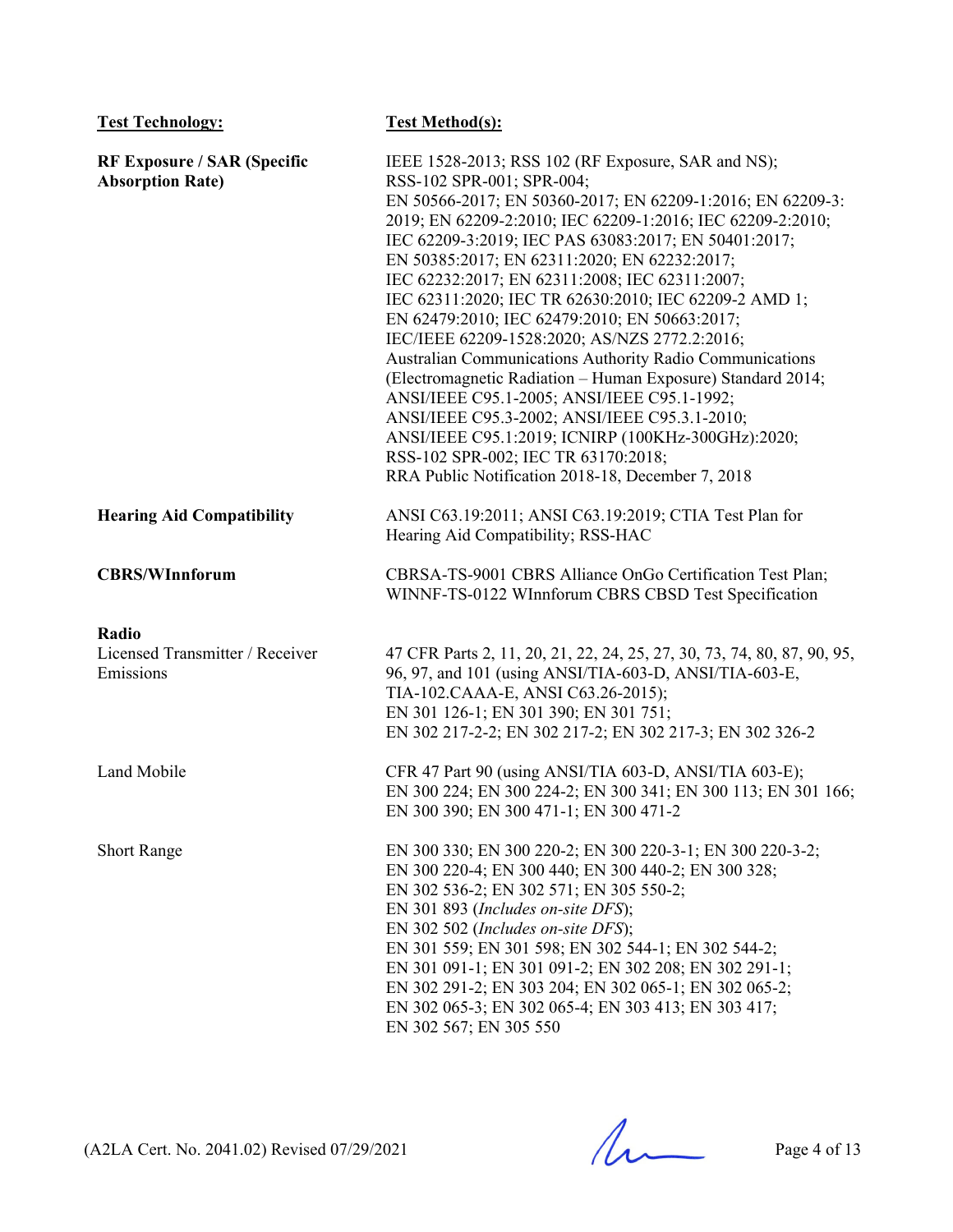| <b>Test Technology:</b>                                                                                         | <b>Test Method(s):</b>                                                                                                                                                                                                                                                                      |
|-----------------------------------------------------------------------------------------------------------------|---------------------------------------------------------------------------------------------------------------------------------------------------------------------------------------------------------------------------------------------------------------------------------------------|
| Radio (cont'd)<br>Cellular/PCS                                                                                  | EN 300 433; EN 301 502; EN 301 511; EN 301 908-1;<br>EN 301 908-2; EN 301 908-3; EN 301 908-10; EN 301 908-11;<br>EN 301 908-12; EN 301 908-13; EN 301 908-14; EN 301 908-15;<br>EN 301 908-16; EN 301 908-17; EN 301 908-18; EN 301 908-19;<br>EN 301 908-20; EN 301 908-21; EN 301 908-22 |
| <b>Country Specific Requirements</b><br><b>Korea</b><br>Regulations on Radio Equipment                          | Enforcement Decree of MSIT No. 1, July 26, 2017                                                                                                                                                                                                                                             |
| Unlicensed Radio Equipment<br><b>Established Without Notice</b>                                                 | MSIT Public Notification 2019-105, Dec 23, 2019                                                                                                                                                                                                                                             |
| Conformity Assessment Procedure of<br>Radio Equipment                                                           | KS X 3123 Conformity Assessment Test Methods for Radio<br>Equipment                                                                                                                                                                                                                         |
| <b>Test Methods for Technical</b><br>Requirements of LTE Mobile Radio<br>Equipment                              | <b>KS X 3142</b>                                                                                                                                                                                                                                                                            |
| Technical Requirements for<br>Measurement of Electromagnetic Field<br>Strength                                  | RRA Public Notification 2019-3, Mar 4, 2019                                                                                                                                                                                                                                                 |
| Technical Requirements for Radio<br><b>Equipment for Telecommunication</b><br>Services                          | RRA Public Notification 2019-9, June 3, 2019                                                                                                                                                                                                                                                |
| Technical Requirements for<br><b>Telecommunications Terminal</b><br>Equipment                                   | KS X 3074, PRA Public Notification 2019-4, Feb 25, 2019                                                                                                                                                                                                                                     |
| <b>Technical Requirements for</b><br>Electromagnetic Compatibility                                              | RRA Public Notification 2018-19, Oct 19, 2018                                                                                                                                                                                                                                               |
| Test Methods for Electromagnetic<br>Compatibility                                                               | RRA Announce 2018-128, Dec 24, 2018                                                                                                                                                                                                                                                         |
| Technical Requirements for the Human<br>Protection Against Electromagnetic<br>Waves                             | MSIT Public Notification 2017-7, Aug 24, 2017                                                                                                                                                                                                                                               |
| Equipment to be Subject of Test<br>Procedure for Electromagnetic Field<br>Strength and Specific Absorption Rate | MSIT Public Notification 2017-7, Aug 24, 2017                                                                                                                                                                                                                                               |
| <b>Hong Kong</b>                                                                                                | HKCA 1039; HKCA 1042; HKCA 1049; HKCA 1053;<br>HKCA 1054; HKCA 1056; HKCA 1057; HKCA 1061                                                                                                                                                                                                   |

 $(A2LA$  Cert. No. 2041.02) Revised 07/29/2021 Page 5 of 13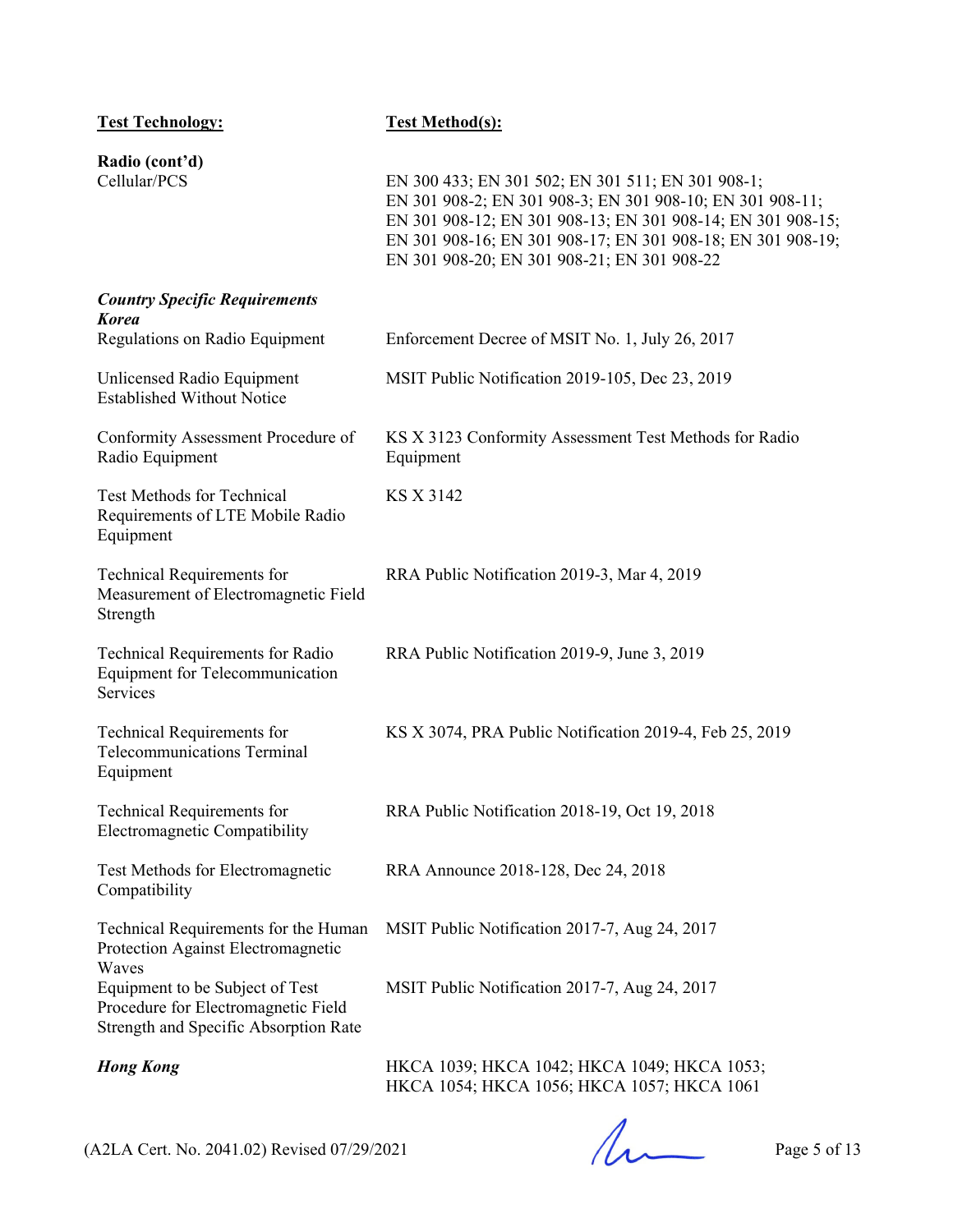| <b>Test Technology:</b>                                                                                                                                                                                                                                                                                                                                                            | <b>Test Method(s):</b>                                                                                                                                              |
|------------------------------------------------------------------------------------------------------------------------------------------------------------------------------------------------------------------------------------------------------------------------------------------------------------------------------------------------------------------------------------|---------------------------------------------------------------------------------------------------------------------------------------------------------------------|
| <b>Singapore</b>                                                                                                                                                                                                                                                                                                                                                                   | IMDA TS WBA (October 2016); IMDA TS SRD (Apr 2018);<br>IMDA TS LMR (October 2016); IMDA TS CMT (Sep 2020);<br>IMDA TS UWB (Oct 2016)                                |
| <b>Taiwan</b>                                                                                                                                                                                                                                                                                                                                                                      | DGT C-IS2031-0; DGT C-IS2034-0; PLMN01; PLMN02;<br>PLMN08; PLMN09; DGT LP0001; DGT LP0002;<br>CNS 13438 (up to 6 GHz) (excluding Radiated Emissions below 1<br>GHz) |
| <b>Australia</b><br><b>ACMA</b> Radiocommunications<br>(Short range devices) Standard<br>2014                                                                                                                                                                                                                                                                                      | AS/NZS 4268:2017                                                                                                                                                    |
| <b>Vietnam</b><br>QCVN 54:2011/BTTTT                                                                                                                                                                                                                                                                                                                                               | RF 2.4 GHz Spread Spectrum                                                                                                                                          |
| QCVN 65:2013/BTTTT                                                                                                                                                                                                                                                                                                                                                                 | National technical regulation on radio access equipment operating<br>in the 5 GHz band                                                                              |
| TCVN 7317:2003<br>TCVN 7189:2009<br>TCVN 7317:2003                                                                                                                                                                                                                                                                                                                                 | <b>TTE Immunity Requirements</b><br>Vietnam CISPR 22 Requirements                                                                                                   |
| QCVN 14:2010/BTTTT<br>QCVN 15:2015/BTTTT<br>QCVN 16:2010/BTTTT<br>QCVN 18:2014/BTTTT<br>QCVN 23:2011/BTTTT<br>QCVN 25:2011/BTTTT<br>QCVN 41:2011/BTTTT<br>QCVN 42:2011/BTTTT<br>QCVN 43:2011/BTTTT<br>QCVN 44:2011/BTTTT<br>QCVN 45:2011/BTTTT<br>QCVN 46:2011/BTTTT<br>QCVN 48:2011/BTTTT<br>QCVN 49:2011/BTTTT<br>QCVN 54:2011/BTTTT<br>QCVN 65:2013/BTTTT<br>QCVN 66:2013/BTTTT | Radio equipment for fixed or land portable services                                                                                                                 |
| QCVN 18:2014/BTTTT<br>QCVN 55:2011/BTTTT                                                                                                                                                                                                                                                                                                                                           | <b>RFID Equipment</b>                                                                                                                                               |
| QCVN 53:2011/BTTTT                                                                                                                                                                                                                                                                                                                                                                 | Point-to-point SDH radio equipment                                                                                                                                  |
| QCVN 11:2010/BTTTT                                                                                                                                                                                                                                                                                                                                                                 | Mobile Station                                                                                                                                                      |
|                                                                                                                                                                                                                                                                                                                                                                                    |                                                                                                                                                                     |

 $(A2LA$  Cert. No. 2041.02) Revised 07/29/2021 Page 6 of 13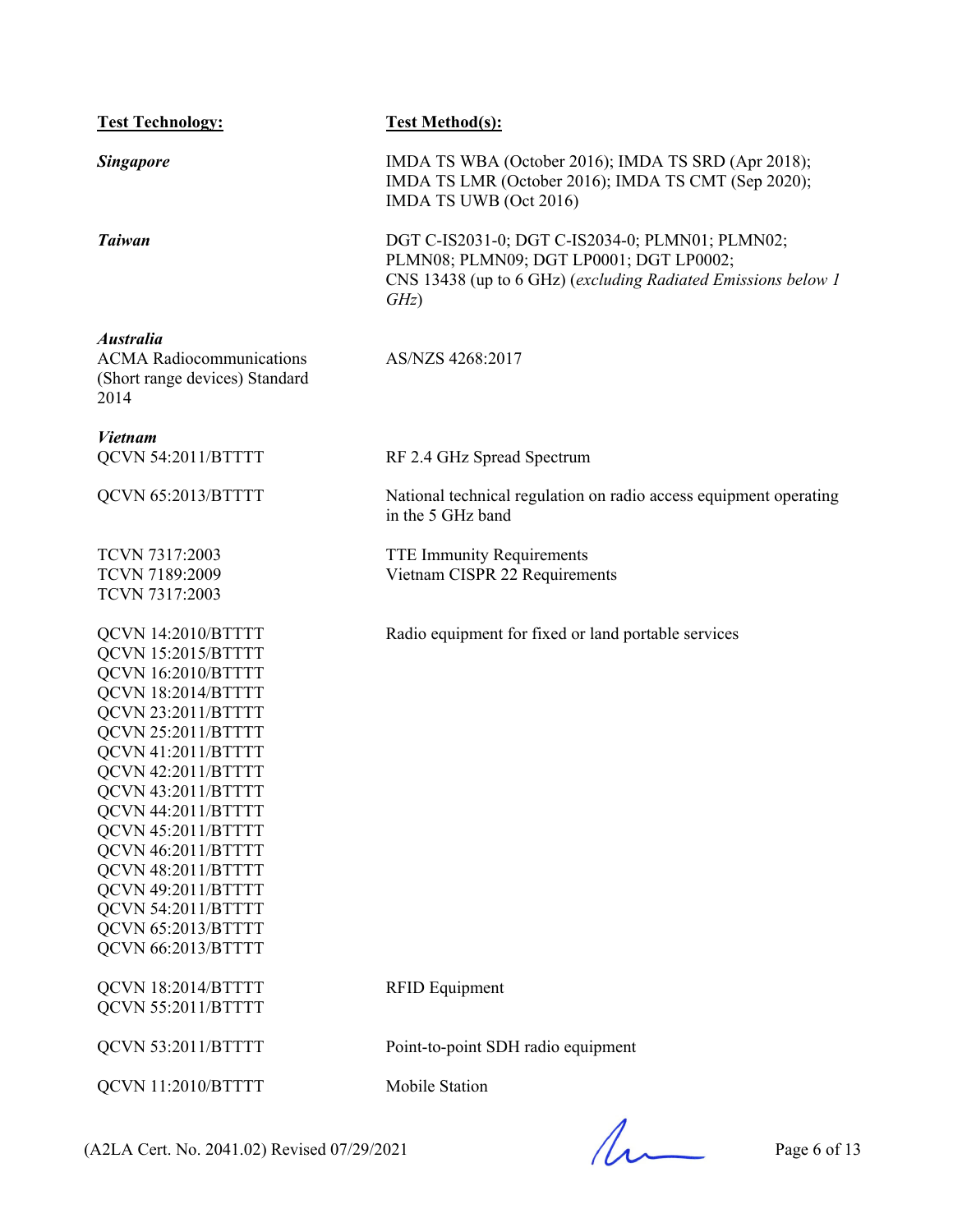| <b>Test Technology:</b>                | <b>Test Method(s):</b>                                                                                                                                                                                                                                                                                                                                                                              |
|----------------------------------------|-----------------------------------------------------------------------------------------------------------------------------------------------------------------------------------------------------------------------------------------------------------------------------------------------------------------------------------------------------------------------------------------------------|
| Vietnam (cont'd)<br>QCVN 73:2013/BTTTT | Technical Regulation on Short Range Devices (SRD) - Radio<br>Equipment to be used in the 25 MHz to 1 GHz Frequency Range                                                                                                                                                                                                                                                                            |
| QCVN 74:2013/BTTTT                     | Technical Regulation on Short Range Devices (SRD) - Radio<br>Equipment to be used in the 1 GHz to 40 GHz Frequency Range                                                                                                                                                                                                                                                                            |
| QCVN 95:2015/BTTTT                     | Technical Regulation on Radio Frequency Identification Equipment<br>(RFID) Operating in the band 866 MHz to 868 MHz                                                                                                                                                                                                                                                                                 |
| QCVN 96:2015/BTTTT                     | Technical Regulation on the Electromagnetic Compatibility for<br>Short Range Devices (SRD) Operating on Frequencies between 9<br>kHz and 40 GHz                                                                                                                                                                                                                                                     |
| <b>Japan</b>                           | (Specified Radio Equipment Article 38-2-2, paragraph 1), Item 1 of<br>Radio Law; (Specified Radio Equipment Article 38-2-2, paragraph<br>1), Item 2 of Radio Law; (Specified Radio Equipment Article 38-2-<br>2, paragraph 1), Item 3 of Radio Law;<br>ARIB Standard STD-T29; STD-T53; STD-T56; STD-T57; STD-<br>T64; STD-T66; STD-T70; STD-T71; STD-T81; STD-T90, STD-<br>T106, STD-T107, STD-T108 |
| <b>Mexico</b><br>Radiated Emission     | NOM-084-SCT1-2002 Sections: 5.1, 5.2, 5.3, 5.4 & 5.5 (includes<br>all subsections) NOM-088/2-SCT1-2002 Sections: 6.1, 6.2, 6.3 &<br>6.4 (includes all subsections)<br>IFT-008-2015 Sections: 5.1, 5.2, 5.3, 5.4, 5.5, 5.6 & 5.7 (includes<br>all subsections except 5.3.4 and 5.3.5)                                                                                                                |
| <b>Conducted Emission</b>              | IFT-008-2015 Subsections: 5.1.4.1, 5.2.1, 5.2.2.1, 5.2.3, 5.3.1.1,<br>5.3.1.2, 5.3.1.3, 5.3.1.4, 5.3.1.5, 5.3.3, 5.4.1.M1, 5.4.1.M2,<br>5.4.2.A1-M1, 5.4.2.A2, 5.4.2.A2-M2, 5.4.2.A2-M3, 5.4.2.A2-M4,<br>5.4.3, 5.5.1, 5.5.2, 5.6.1, 5.6.1.1, 5.6.1.2, 5.6.2                                                                                                                                        |

 $(A2LA$  Cert. No. 2041.02) Revised 07/29/2021 Page 7 of 13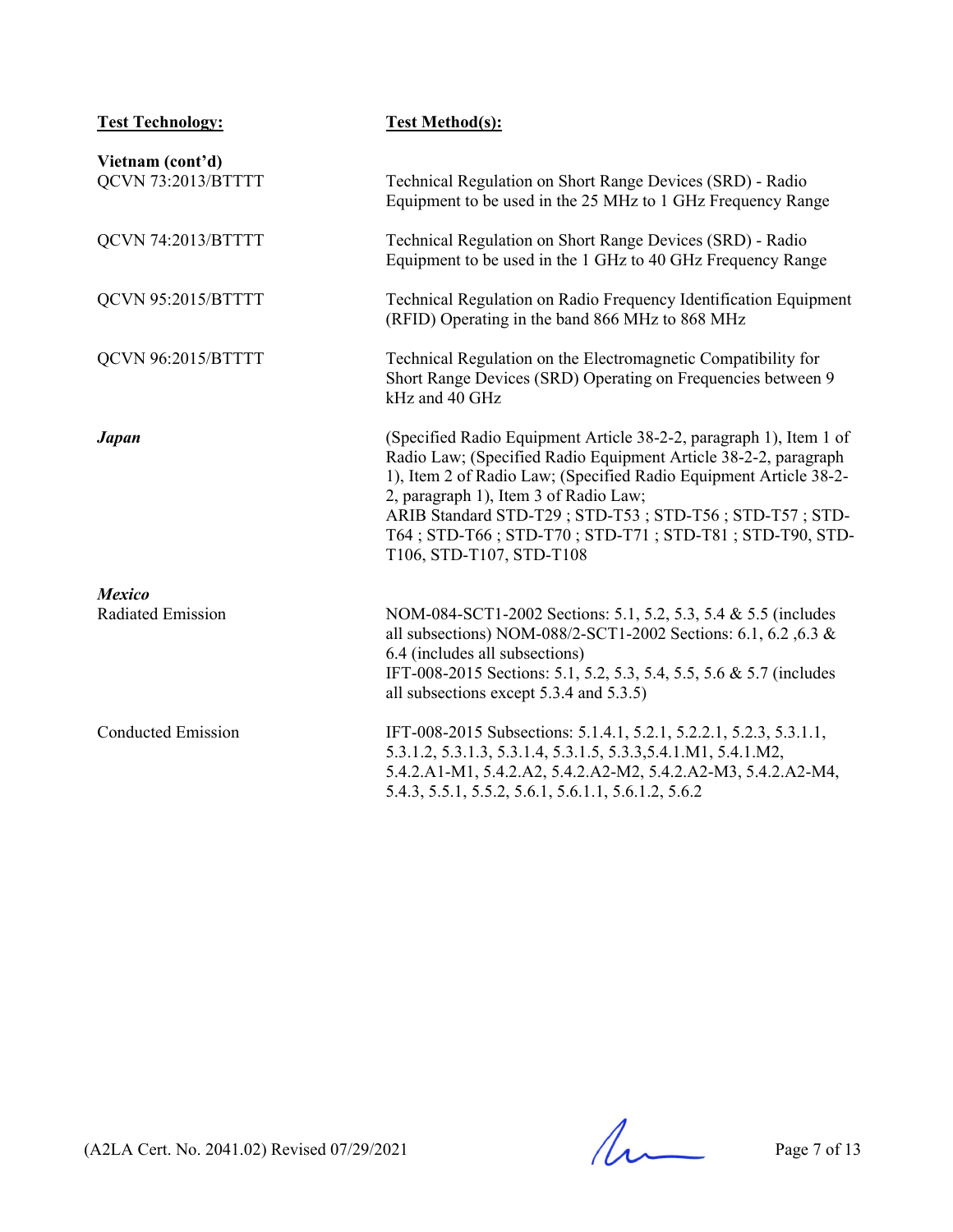18805 Adams Court Morgan Hill, CA 95037

| <b>Test Technology:</b>                | <b>Test Method(s):</b>                                                                                                     |
|----------------------------------------|----------------------------------------------------------------------------------------------------------------------------|
| <b>Emissions</b>                       |                                                                                                                            |
| Radiated and Conducted                 | 47 CFR, FCC Parts 15B/C/E/F/G/H (using ANSI C63.4:2014,<br>ANSI C63.10:2013, ANSI C63.10:2020 and/or                       |
|                                        | FCC KDB 905462 D02 (v02)), 18 (using MP-5:1986);                                                                           |
|                                        | IEC/CISPR 11;<br>EN 55011; KN 11;                                                                                          |
|                                        | CISPR 14-1; IEC/EN 55014-1; KN 14-1; IEC/CISPR 22;                                                                         |
|                                        | EN 55022; EN 55032; CISPR 32;                                                                                              |
|                                        | KN 32 (Excluding Radiated Emissions below 1 GHz);<br>AS/NZS CISPR 32; ICES-001; ICES-003; ICES-Gen;                        |
|                                        | VCCI V-3 (up to 6 GHz); CNS 13803; CNS 13783-1;                                                                            |
|                                        | CNS 13438 (up to 6 GHz) (excluding Radiated Emissions below 1<br>GHz); TCVN 7189 (2009)                                    |
|                                        |                                                                                                                            |
| Canada Transmitter/Receiver            | RSS 111; RSS 112; RSS 117; RSS 119; RSS 123; RSS 125;                                                                      |
|                                        | RSS 127; RSS 130; RSS 131; RSS 132; RSS 133; RSS 134;                                                                      |
|                                        | RSS 135; RSS 137; RSS 139; RSS 140; RSS 141; RSS 142;                                                                      |
|                                        | RSS 170; RSS 181; RSS 182; RSS 191; RSS 192; RSS 194;<br>RSS 195; RSS 196; RSS 197; RSS 199; RSS 210; RSS 211;             |
|                                        | RSS 213; RSS 215; RSS 216; RSS 220; RSS 222; RSS 236;                                                                      |
|                                        | RSS 238; RSS 243; RSS 244; RSS-246; RSS 247; RSS 251;                                                                      |
|                                        | RSS 252; RSS 287; RSS 288; RSS 310; RSS Gen                                                                                |
| SunSpec Alliance                       | SunSpec – CSIP (Common Smart Inverter Profile) Conformance<br><b>Test Procedures;</b>                                      |
|                                        | SunSpec - Advanced Function Inverter Test Lab Specification;                                                               |
|                                        | SunSpec - UL1741 Supplement SA/Rule 21 Implementation Guide;<br>IEEE 2030.5-2018 Smart Energy Profile Application Protocol |
|                                        |                                                                                                                            |
| Harmonic Current                       | IEC 61000-3-2; EN 61000-3-2; KN 61000-3-2                                                                                  |
| Flicker and Fluctuations               | IEC 61000-3-3; EN 61000-3-3; KN 61000-3-3                                                                                  |
| Immunity                               |                                                                                                                            |
| Electrostatic Discharge (ESD)          | EN 61000-4-2; IEC 61000-4-2; KN 61000-4-2                                                                                  |
| Radiated Immunity                      | IEC 61000-4-3; EN 61000-4-3; KN 61000-4-3                                                                                  |
| <b>Electrical Fast Transient/Burst</b> | IEC 61000-4-4; EN 61000-4-4; KN 61000-4-4                                                                                  |
| Surge Immunity                         | IEC 61000-4-5; EN 61000-4-5; KN 61000-4-5                                                                                  |
| <b>Conducted Immunity</b>              | IEC 61000-4-6; EN 61000-4-6; KN 61000-4-6                                                                                  |

 $(A2LA$  Cert. No. 2041.02) Revised 07/29/2021 Page 8 of 13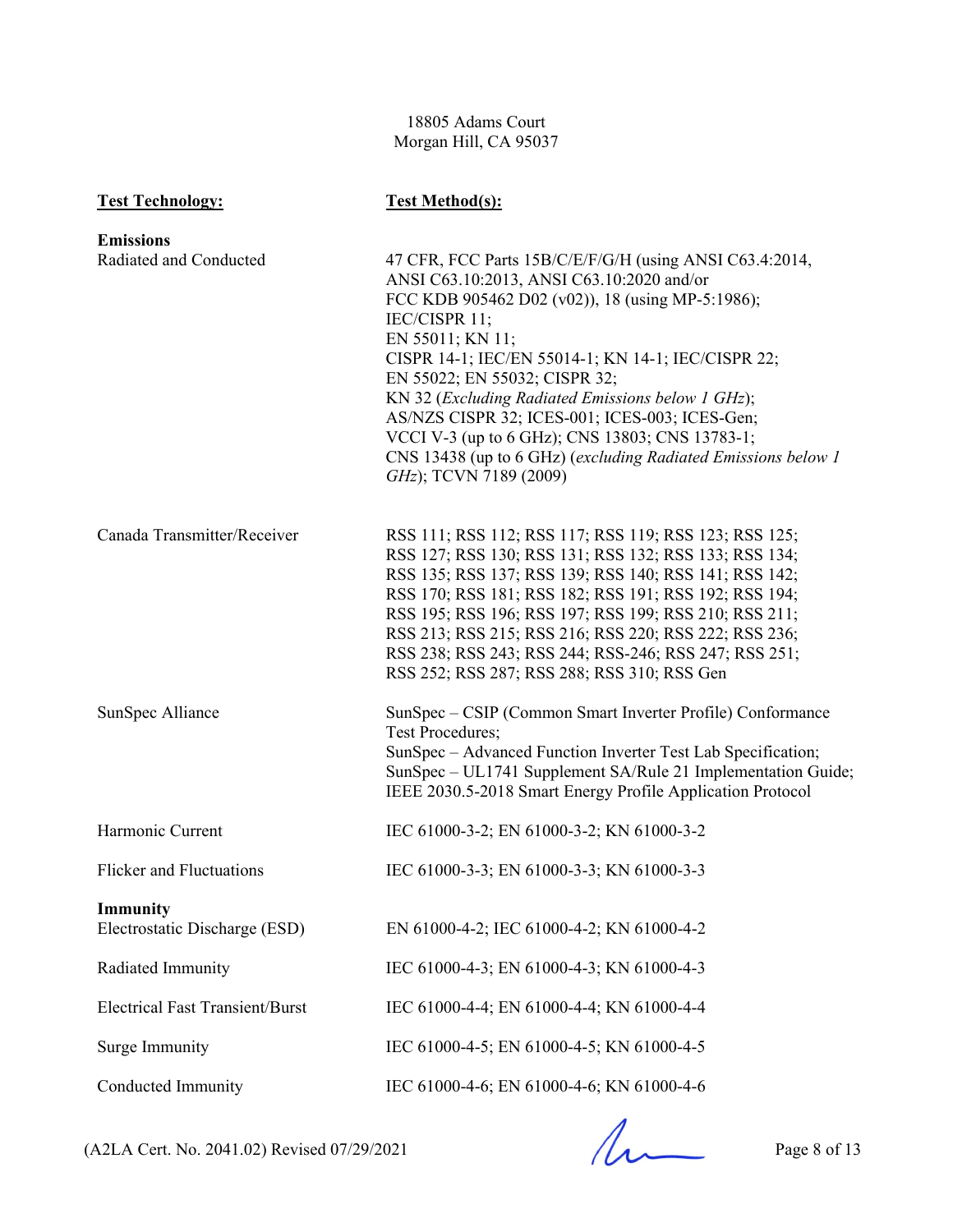| <b>Test Technology:</b>                                                                                                                  | <b>Test Method(s):</b>                                                                                                                                                                                                                                                                                                                                                                                                                                                                                                                                                |
|------------------------------------------------------------------------------------------------------------------------------------------|-----------------------------------------------------------------------------------------------------------------------------------------------------------------------------------------------------------------------------------------------------------------------------------------------------------------------------------------------------------------------------------------------------------------------------------------------------------------------------------------------------------------------------------------------------------------------|
| Power Frequency Magnetic<br>Field Immunity                                                                                               | IEC 61000-4-8; EN 61000-4-8; KN 61000-4-8                                                                                                                                                                                                                                                                                                                                                                                                                                                                                                                             |
| Voltage Dips, Short Interrupts,<br>and Line Voltage Variations                                                                           | IEC 61000-4-11; EN 61000-4-11; KN 61000-4-11                                                                                                                                                                                                                                                                                                                                                                                                                                                                                                                          |
| Harmonics and Inter-harmonics                                                                                                            | EN 61000-4-13; IEC 61000-4-13                                                                                                                                                                                                                                                                                                                                                                                                                                                                                                                                         |
| <b>Voltage Fluctuations</b>                                                                                                              | EN 61000-4-14; IEC 61000-4-14                                                                                                                                                                                                                                                                                                                                                                                                                                                                                                                                         |
| <b>Voltage Frequency Variations</b>                                                                                                      | EN 61000-4-28; IEC 61000-4-28                                                                                                                                                                                                                                                                                                                                                                                                                                                                                                                                         |
| Voltage Dips, Short Interruptions and<br>Voltage Variations on DC Input Power<br>Port                                                    | EN 61000-4-29; IEC 61000-4-29                                                                                                                                                                                                                                                                                                                                                                                                                                                                                                                                         |
| <b>Generic or Product Specific</b><br><b>EMC</b> Standards<br>Laboratory<br>Medical<br>Generic or Product Specific Immunity<br>Standards | IEC/EN 61326-1; IEC/EN 61326-2-1; IEC/EN 61326-3-1;<br>IEC/EN 61326-3-2<br>IEC/EN 60601-1-2; KN 60601-1-2<br>EN/IEC 61000-6-1; EN/IEC 61000-6-2;<br>EN/IEC 61000-6-3; EN/IEC 61000-6-4;<br>KN 61000-6-1; KN 61000-6-2; KN 61000-6-3; KN 61000-6-4;<br>IEC/EN 61204-3; EN/IEC 61547; KN 61547;<br>EN 62233; EN 55103-2; EN/IEC 61800-3; KN 61800-3;<br>CISPR 24; EN 55024; KN 24; EN 50121-1; EN 50130-4;<br>EN 50121-4; EN 50121-3-2; EN/IEC 50155;<br>EN 50270; EN 50293; EN/IEC 55014-2; IEC/CISPR 14-2;<br>KN 14-2; EN 50370-1; EN 50370-2; EN 50364; KN 15; KN 35 |
| <b>EMC</b> for Radio Equipment and<br>Services                                                                                           | ETSI EN 301 489-1; ETSI EN 301 489-3; ETSI EN 301 489-4;<br>ETSI EN 301 489-5; ETSI EN 301 489-6; ETSI EN 301 489-7;<br>ETSI EN 301 489-8; ETSI EN 301 489-9; ETSI EN 301 489-10;<br>ETSI EN 301 489-12; ETSI EN 301 489-15; ETSI EN 301 489-16;<br>ETSI EN 301 489-17; ETSI EN 301 489-18; ETSI EN 301 489-19;<br>ETSI EN 301 489-20; ETSI EN 301 489-23; ETSI EN 301 489-24;<br>ETSI EN 301 489-25; ETSI EN 301 489-26;<br>ETSI EN 301 489-50; ETSI EN 301489-52;<br>ETSI EN 300 386 V1.5.1/ V1.6.1; KN 301 489-01; KN 301 489-03;<br>KN 301 489-07; KN 301 489-17  |
| Hearing Aid Compatibility                                                                                                                | ANSI C63.19:2011; ANSI C63.19:2019; CTIA Test Plan for<br>Hearing Aid Compatibility;<br>FCC KDB 285076 D01, D02; RSS-HAC                                                                                                                                                                                                                                                                                                                                                                                                                                              |
| CBRS/WInnforum                                                                                                                           | CBRSA-TS-9001 CBRS Alliance OnGo Certification Test Plan;<br>WINNF-TS-0122 WInnforum CBRS CBSD Test Specification;<br>FCC KDB 940660 D01, FCC KDB 940660 D02                                                                                                                                                                                                                                                                                                                                                                                                          |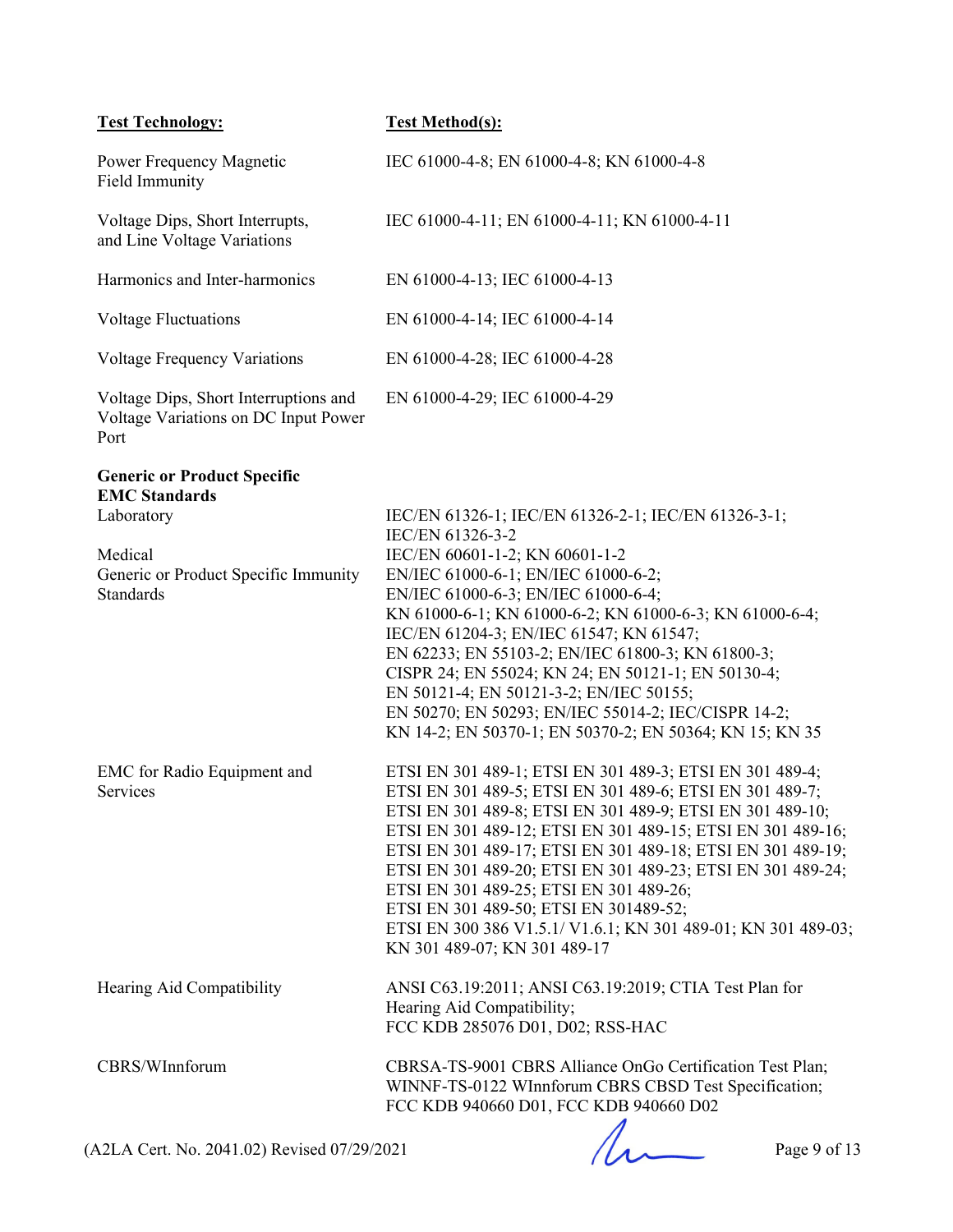| <b>Test Technology:</b>                                                               | <b>Test Method(s):</b>                                                                                                                                                                                                                                                                                                                                                                                                                                                                           |
|---------------------------------------------------------------------------------------|--------------------------------------------------------------------------------------------------------------------------------------------------------------------------------------------------------------------------------------------------------------------------------------------------------------------------------------------------------------------------------------------------------------------------------------------------------------------------------------------------|
| Radio<br>Licensed Transmitter / Receiver<br>Emissions                                 | 47 CFR Parts 2, 11, 20, 21, 22, 24, 25, 27, 30, 73, 74, 80, 87, 90, 95,<br>96, 97, and 101 (using ANSI/TIA-603-D, ANSI/TIA-603-E,<br>TIA-102.CAAA-E, ANSI C63.26-2015,<br>FCC KDB 935210 D03 (v04), FCC KDB 935210 D04 (v02),<br>FCC KDB 935210 D05 (v01r04);<br>EN 301 126-1; EN 301 390; EN 301 751;<br>EN 302 217-2-2; EN 302 217-2; EN 302 217-3; EN 302 326-2                                                                                                                               |
| Land Mobile                                                                           | CFR 47 Part 90 (using ANSI/TIA 603-D, ANSI/TIA 603-E);<br>EN 300 224; EN 300 224-2; EN 300 341; EN 300 113; EN 301 166;<br>EN 300 390; EN 300 471-1; EN 300 471-2                                                                                                                                                                                                                                                                                                                                |
| <b>Short Range</b>                                                                    | EN 300 330; EN 300 220-2; EN 300 220-3-1; EN 300 220-3-2;<br>EN 300 220-4; EN 300 440; EN 300 440-2; EN 300 328;<br>EN 302 536-2; EN 302 571; EN 305 550-2<br>EN 301 893 (Includes on-site DFS);<br>EN 302 502 (Includes on-site DFS);<br>EN 301 559; EN 301 598;<br>EN 302 544-1; EN 302 544-2; EN 301 091-1;<br>EN 301 091-2; EN 302 208; EN 302 291-1; EN 302 291-2;<br>EN 303 204; EN 302 065-1; EN 302 065-2; EN 302 065-3;<br>EN 302 065-4; EN 303 413; EN 303 417; EN 302 567; EN 305 550 |
| Cellular/PCS                                                                          | EN 300 433; EN 301 502; EN 301 511; EN 301 908-1;<br>EN 301 908-2; EN 301 908-3; EN 301 908-10; EN 301 908-11;<br>EN 301 908-12; EN 301 908-13; EN 301 908-14; EN 301 908-15;<br>EN 301 908-16; EN 301 908-17; EN 301 908-18; EN 301 908-19;<br>EN 301 908-20; EN 301 908-21; EN 301 908-22                                                                                                                                                                                                      |
| <b>Country Specific Requirements</b><br><b>Korea</b>                                  |                                                                                                                                                                                                                                                                                                                                                                                                                                                                                                  |
| Regulations on Radio Equipment                                                        | Enforcement Decree of MSIT No. 1, July 26, 2017                                                                                                                                                                                                                                                                                                                                                                                                                                                  |
| Unlicensed Radio Equipment<br><b>Established Without Notice</b>                       | MSIT Public Notification 2019-105, Dec 23, 2019                                                                                                                                                                                                                                                                                                                                                                                                                                                  |
| Conformity Assessment Procedure of<br>Radio Equipment                                 | KS X 3123 Conformity Assessment Test Methods for Radio<br>Equipment                                                                                                                                                                                                                                                                                                                                                                                                                              |
| <b>Test Methods for Technical</b><br>Requirements of LTE Mobile Radio<br>Equipment    | KS X 3142                                                                                                                                                                                                                                                                                                                                                                                                                                                                                        |
| <b>Technical Requirements for</b><br>Measurement of Electromagnetic Field<br>Strength | RRA Public Notification 2019-3, Mar 4, 2019                                                                                                                                                                                                                                                                                                                                                                                                                                                      |
| (A2LA Cert. No. 2041.02) Revised 07/29/2021                                           | Page 10 of 13                                                                                                                                                                                                                                                                                                                                                                                                                                                                                    |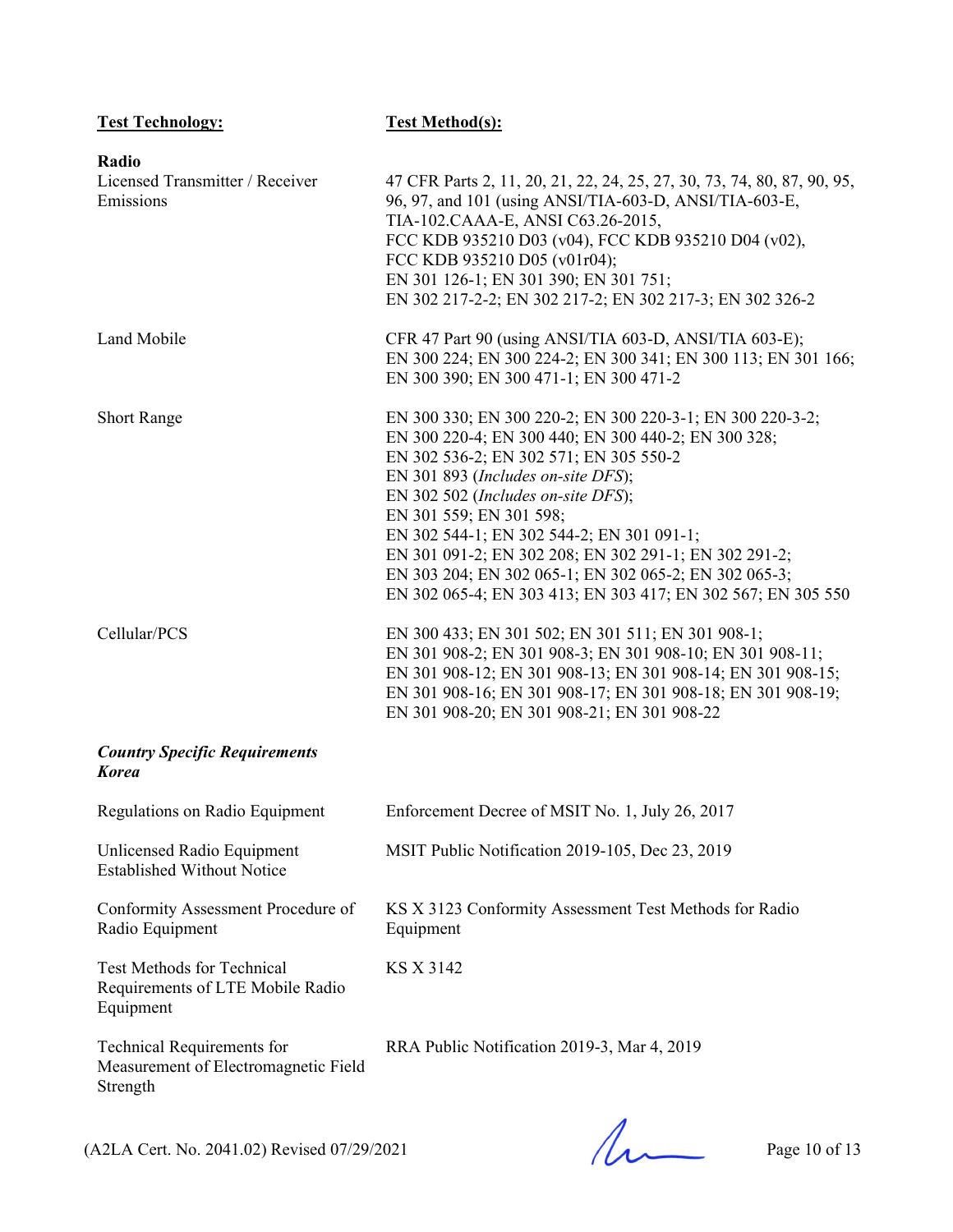| <b>Test Technology:</b>                                                                       | <b>Test Method(s):</b>                                                                                                                                                                                                                                                                                                                                                                              |
|-----------------------------------------------------------------------------------------------|-----------------------------------------------------------------------------------------------------------------------------------------------------------------------------------------------------------------------------------------------------------------------------------------------------------------------------------------------------------------------------------------------------|
| <b>Technical Requirements for Radio</b><br><b>Equipment for Telecommunication</b><br>Services | RRA Public Notification 2019-9, June 3, 2019                                                                                                                                                                                                                                                                                                                                                        |
| <b>Technical Requirements for</b><br><b>Telecommunications Terminal</b><br>Equipment          | KS X 3074, PRA Public Notification 2019-4, Feb 25, 2019                                                                                                                                                                                                                                                                                                                                             |
| Technical Requirements for<br>Electromagnetic Compatibility                                   | RRA Public Notification 2018-19, Oct 19, 2018                                                                                                                                                                                                                                                                                                                                                       |
| Test Methods for Electromagnetic<br>Compatibility                                             | RRA Announce 2018-128, Dec 24, 2018                                                                                                                                                                                                                                                                                                                                                                 |
| Technical Requirements for the Human<br>Protection Against Electromagnetic<br>Waves           | MSIT Public Notification 2017-7, Aug 24, 2017                                                                                                                                                                                                                                                                                                                                                       |
| <b>Hong Kong</b>                                                                              | HKCA 1039; HKCA 1042; HKCA 1049; HKCA 1053;<br>HKCA 1054; HKCA 1056; HKCA 1057; HKCA 1061                                                                                                                                                                                                                                                                                                           |
| <b>Singapore</b>                                                                              | IMDA TS WBA (October 2016); IMDA TS SRD (Apr 2018);<br>IMDA TS LMR (October 2016); IMDA TS CMT (Sep 2020);<br>IMDA TS UWB (Oct 2016)                                                                                                                                                                                                                                                                |
| <b>Taiwan</b>                                                                                 | DGT C-IS2031-0; DGT C-IS2034-0; PLMN01; PLMN02;<br>PLMN08; PLMN09; DGT LP0001; DGT LP0002;<br>CNS 13438 (up to 6 GHz) (excluding Radiated Emissions below 1<br>GHz)                                                                                                                                                                                                                                 |
| <b>Australia</b><br><b>ACMA</b> Radiocommunications<br>(Short range devices) Standard<br>2014 | AS/NZS 4268:2017                                                                                                                                                                                                                                                                                                                                                                                    |
| <b>Japan</b>                                                                                  | (Specified Radio Equipment Article 38-2-2, paragraph 1), Item 1 of<br>Radio Law; (Specified Radio Equipment Article 38-2-2, paragraph<br>1), Item 2 of Radio Law; (Specified Radio Equipment Article 38-2-<br>2, paragraph 1), Item 3 of Radio Law;<br>ARIB Standard STD-T29; STD-T53; STD-T56; STD-T57; STD-<br>T64; STD-T66; STD-T70; STD-T71; STD-T81; STD-T90, STD-<br>T106, STD-T107, STD-T108 |
| <b>Mexico</b><br><b>Radiated Emission</b>                                                     | NOM-084-SCT1-2002 Sections: 5.1, 5.2, 5.3, 5.4 & 5.5 (includes<br>all subsections) NOM-088/2-SCT1-2002 Sections: 6.1, 6.2, 6.3 &<br>6.4 (includes all subsections)<br>IFT-008-2015 Sections: 5.1, 5.2, 5.3, 5.4, 5.5, 5.6 & 5.7 (includes<br>all subsections except 5.3.4 and 5.3.5)                                                                                                                |

 $(A2LA$  Cert. No. 2041.02) Revised 07/29/2021 Page 11 of 13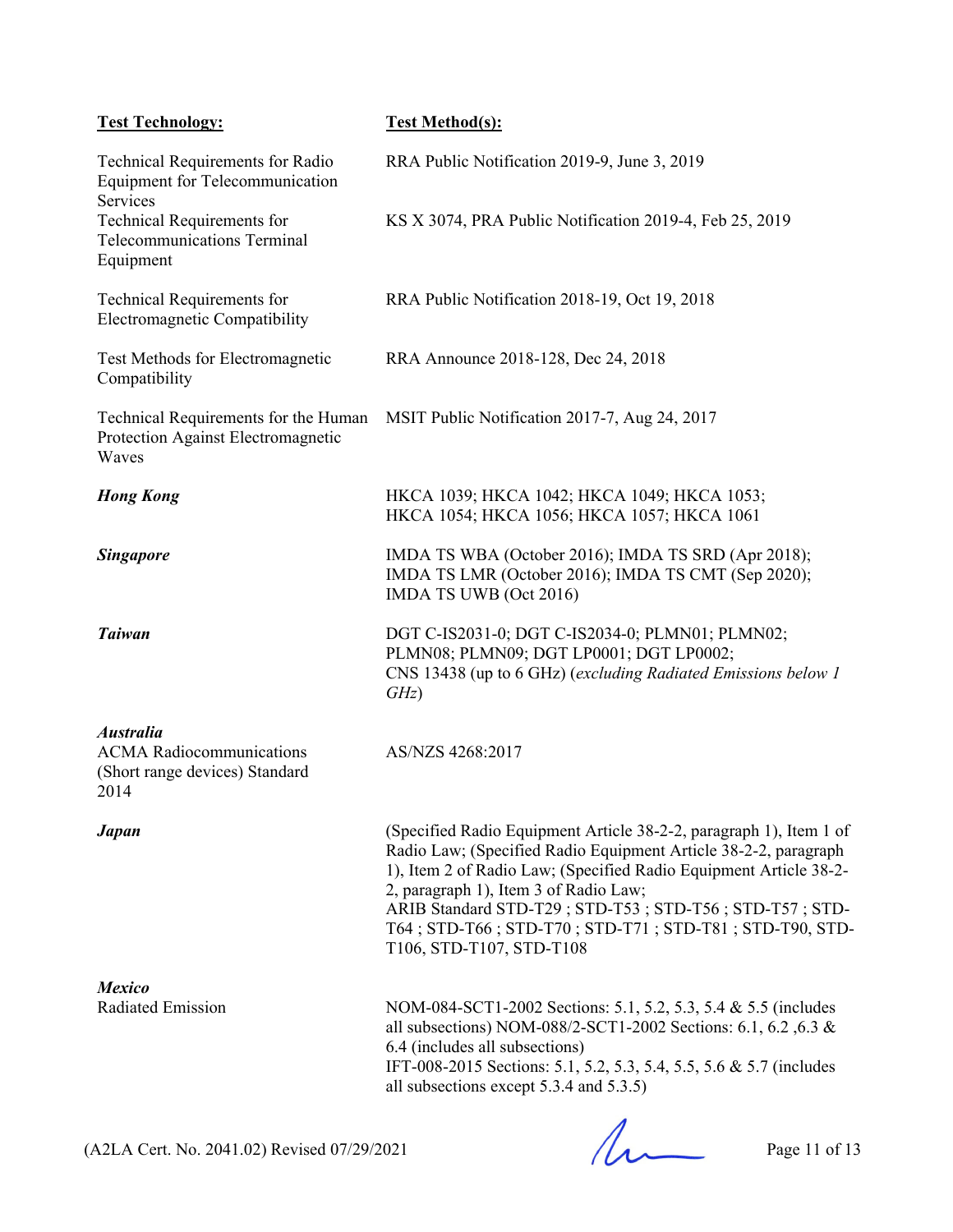| <b>Test Technology:</b> | <b>Test Method(s):</b>                                                                                                                                                                                                                                       |
|-------------------------|--------------------------------------------------------------------------------------------------------------------------------------------------------------------------------------------------------------------------------------------------------------|
| Conducted Emission      | IFT-008-2015 Subsections: 5.1.4.1, 5.2.1, 5.2.2.1, 5.2.3, 5.3.1.1,<br>5.3.1.2, 5.3.1.3, 5.3.1.4, 5.3.1.5, 5.3.3, 5.4.1.M1, 5.4.1.M2,<br>5.4.2.A1-M1, 5.4.2.A2, 5.4.2.A2-M2, 5.4.2.A2-M3, 5.4.2.A2-M4,<br>5.4.3, 5.5.1, 5.5.2, 5.6.1, 5.6.1.1, 5.6.1.2, 5.6.2 |

Testing Activities Performed in Support of FCC Certification in Accordance with 47 Code of Federal Regulations and FCC KDB 974614, Appendix A, Table A.1<sup>2</sup>:

| <b>Rule Subpart/Technology</b>                                                                                                                       | <b>Test Method</b>                                    | <b>Maximum</b><br>Frequency |
|------------------------------------------------------------------------------------------------------------------------------------------------------|-------------------------------------------------------|-----------------------------|
| <b>Unintentional Radiators</b><br>Part 15B                                                                                                           | ANSI C63.4:2014                                       | 40 GHz                      |
| Industrial, Scientific, and Medical<br>Equipment<br>Part 18                                                                                          | FCC MP-5 (February 1986)                              | 330 GHz                     |
| <b>Intentional Radiators</b><br>Part 15C                                                                                                             | ANSI C63.10:2013                                      | 330 GHz                     |
| U-NII without DFS Intentional Radiators<br>Part 15E                                                                                                  | ANSI C63.10:2013                                      | 40 GHz                      |
| U-NII with DFS Intentional Radiators<br>Part 15E                                                                                                     | FCC KDB 905462 D02 (v02)                              | 40 GHz                      |
| <b>UWB</b> Intentional Radiators<br>Part 15F                                                                                                         | ANSI C63.10:2013                                      | 330 GHz                     |
| <b>BPL</b> Intentional Radiators<br>Part 15G                                                                                                         | ANSI C63.10:2013                                      | 40 GHz                      |
| White Space Device Intentional Radiators<br>Part 15H                                                                                                 | ANSI C63.10:2013                                      | $40$ GHz                    |
| Commercial Mobile Services (FCC<br>Licensed Radio Service Equipment)<br>Parts 22 (cellular), 24, 25 (below 3GHz),<br>and 27                          | ANSI/TIA-603-E; TIA-102.CAAA-E<br>or ANSI C63.26-2015 | 330 GHz                     |
| General Mobile Radio Services (FCC<br>Licensed Radio Service Equipment)<br>Parts 22 (non-cellular), 90 (below 3GHz),<br>95, 97, and 101 (below 3GHz) | ANSI/TIA-603-E; TIA-102.CAAA-E<br>or ANSI C63.26-2015 | 330 GHz                     |

(A2LA Cert. No. 2041.02) Revised 07/29/2021 Page 12 of 13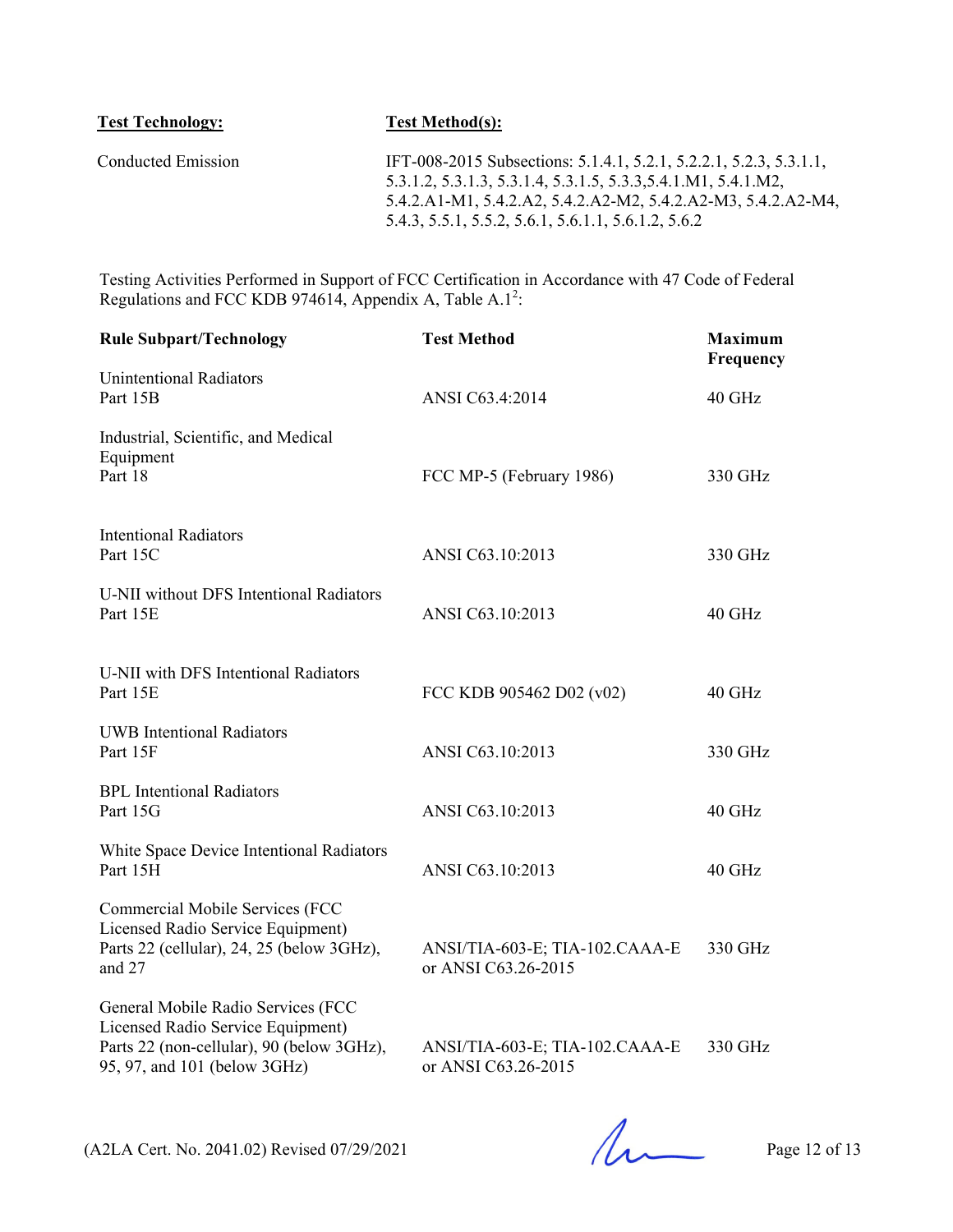Testing Activities Performed in Support of FCC Certification in Accordance with 47 Code of Federal Regulations and FCC KDB 974614, Appendix A, Table A.1<sup>2</sup>:

| <b>Rule Subpart/Technology</b>                                                                                                                                      | <b>Test Method</b>                                    | <b>Maximum</b><br>Frequency |
|---------------------------------------------------------------------------------------------------------------------------------------------------------------------|-------------------------------------------------------|-----------------------------|
| Citizens Broadband Radio Services (FCC<br>Licensed Radio Service Equipment)<br>Part 96                                                                              | ANSI/TIA-603-E; TIA-102.CAAA-E<br>or ANSI C63.26-2015 | 330 GHz                     |
| Maritime and Aviation Radio Services<br>Parts 80 and 87                                                                                                             | ANSI/TIA-603-E;<br>ANSI C63.26-2015                   | 330 GHz                     |
| Microwave and Millimeter Bands Radio<br>Services<br>Parts 25, 30 74, 90, (M DSRC, Y, Z),<br>95 (M and L) and 101                                                    | ANSI/TIA-603-E; TIA-102.CAAA-E<br>or ANSI C63.26-2015 | 330 GHz                     |
| <b>Broadcast Radio Services</b><br>Parts 73 and 74 (non-microwave)                                                                                                  | ANSI/TIA-603-E; TIA-102.CAAA-E<br>or ANSI C63.26-2015 | 330 GHz                     |
| RF Exposure<br>Devices Subject to SAR Requirements                                                                                                                  | IEEE Std 1528:2013                                    | 6 GHz                       |
| Hearing Aid Compatibility<br>Part 20<br>(HAC for Commercial Mobile Services)                                                                                        | ANSI C63.19:2011                                      | 6 GHz                       |
| <b>Signal Boosters</b><br>Part 20<br>(Wideband Consumer Signal Boosters,<br>Provider-specific signal boosters, and<br>Industrial Signal Boosters)<br>Section 90.219 | ANSI C63.26-2015                                      | 330 GHz                     |

 $2A$ ccreditation does not imply acceptance to the FCC equipment authorization program. Please see the FCC website (https://apps.fcc.gov/oetcf/eas/) for a listing of FCC approved laboratories.

(A2LA Cert. No. 2041.02) Revised 07/29/2021 Page 13 of 13